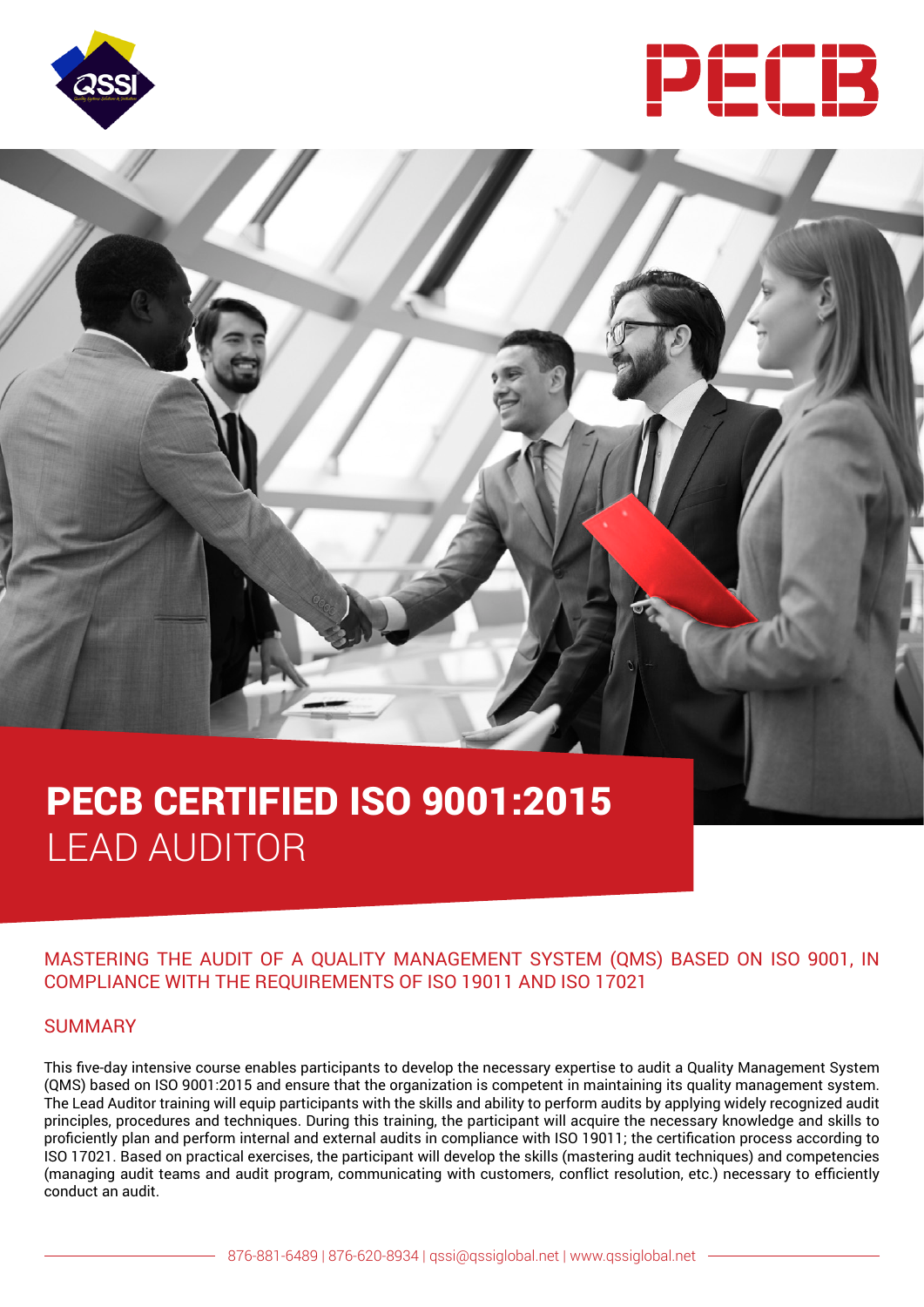

# WHO SHOULD ATTEND?

- ▶ Internal auditors
- Auditors wanting to perform and lead Quality Management System (QMS) certification audits
- ▶ Project managers or consultants wanting to master the Quality Management System audit process
- Persons responsible for the Quality conformity in an organization
- $\blacktriangleright$  Members of a Quality team
- **Expert advisors in Quality Management Systems**
- $\blacktriangleright$  Technical experts wanting to prepare for a Quality audit function

# COURSE AGENDA DURATION: 5 DAYS

### Introduction to Quality Management and ISO 9001

|  | Course objectives and structure |
|--|---------------------------------|
|--|---------------------------------|

- Standard and regulatory framework
- **Certification process**

DAY 1

DAY<sub>2</sub>

DAY<sub>3</sub>

DAY 4

DAY 5

- $\blacktriangleright$  Fundamental principles of quality management
- ▶ Quality Management System (QMS)

#### Audit principles, preparation and launching of an audit

- $\blacktriangleright$  Fundamental audit concepts and principles
- ▶ Audit approach based on evidence and risk
- ▶ Initiating the audit
	- Stage 1 audit
- $\blacktriangleright$  Preparing the stage 2 audit (on-site audit)
- ▶ Stage 2 audit (Part 1)

#### On-site audit activities

- ▶ Stage 2 audit (Part 2)
- Communication during the audit
- ▶ Audit procedures
- Creating audit test plans
- ▶ Drafting audit findings and non-conformity reports

#### Closing the audit

- $\blacktriangleright$  Documentation of the audit and quality review
- $\blacktriangleright$  Closing the audit
- Evaluating action plans by the auditor
- Beyond the initial audit
- ▶ Managing an internal audit programme
- ▶ Competence and evaluation of auditors
- Closing the training

### Certification Exam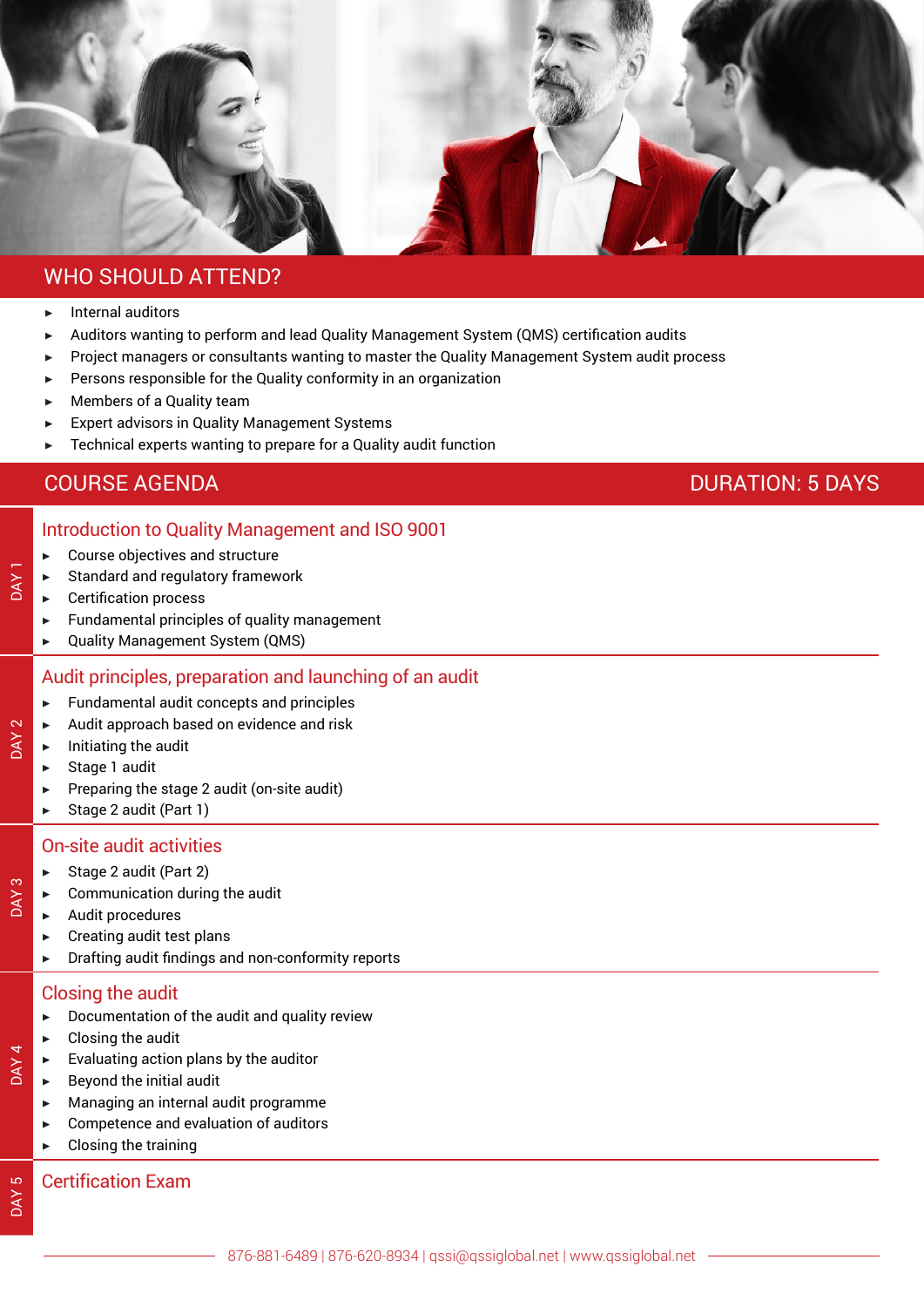

## LEARNING OBJECTIVES

- ▶ To acquire the expertise to perform an ISO 9001 internal audit following ISO 19011 guidelines
- ▶ To acquire the expertise to perform an ISO 9001 certification audit following ISO 19011 quidelines and ISO 17021 specifications
- $\triangleright$  To acquire the necessary expertise to manage a QMS audit team
- To understand the operation of an ISO 9001 conformant Quality Management System
- ▶ To understand the relationship between a Quality Management System and compliance with the requirements of different stakeholders of the organization
- ▶ To improve the ability to analyze the internal and external environment of an organization, and audit decision-making in the context of a QMS

# EXAMINATION

The "PECB Certified ISO 9001 Lead Auditor" exam fully meets the requirements of the PECB Examination and Certification Programme (ECP). The exam covers the following competence domains:

### Domain 1: Fundamental principles and concepts in Quality Management

Main Objective: To ensure that the ISO 9001 Lead Auditor candidate can understand, interpret and illustrate the main Quality Management concepts related to a Quality Management System (QMS)

2

3

6

7

1

### Domain 2: Quality Management System (QMS)

Main Objective: To ensure that the ISO 9001 Lead Auditor candidate can understand, interpret and illustrate the main concepts and components of a Quality Management System based on ISO 9001

#### Domain 3: Fundamental Audit Concepts and Principles

Main Objective: To ensure that the ISO 9001 Lead Auditor candidate can understand, interpret and apply the main concepts and principles related to a QMS audit in the context of ISO 9001

 $\overline{A}$ Domain 4: Preparation of an ISO 9001 Audit

Main Objective: To ensure that the ISO 9001 Lead Auditor candidate can prepare appropriately a QMS audit in the context of ISO 9001

#### 5 Domain 5: Conduct of an ISO 9001 Audit

Main Objective: To ensure that the ISO 9001 Lead Auditor candidate can conduct efficiently a QMS audit in the context of ISO 9001

# Domain 6: Conclusion and follow-up of an ISO 9001 Audit

Main Objective: To ensure that the ISO 9001 Lead Auditor candidate can conclude a QMS audit, and conduct the follow-up activities in the context of ISO 9001

# Domain 7: Management of an ISO 9001 Audit Program

Main Objective: To ensure that the ISO 9001 Lead Auditor understands how to establish and manage a QMS audit program

- The "PECB Certified ISO 9001 Lead Auditor" exam is available in different languages (the complete list of languages can be found in the examination application form)
- Duration: 3 hours
- For more information about exam, refer to PECB section on ISO 9001 Lead Auditor Exam